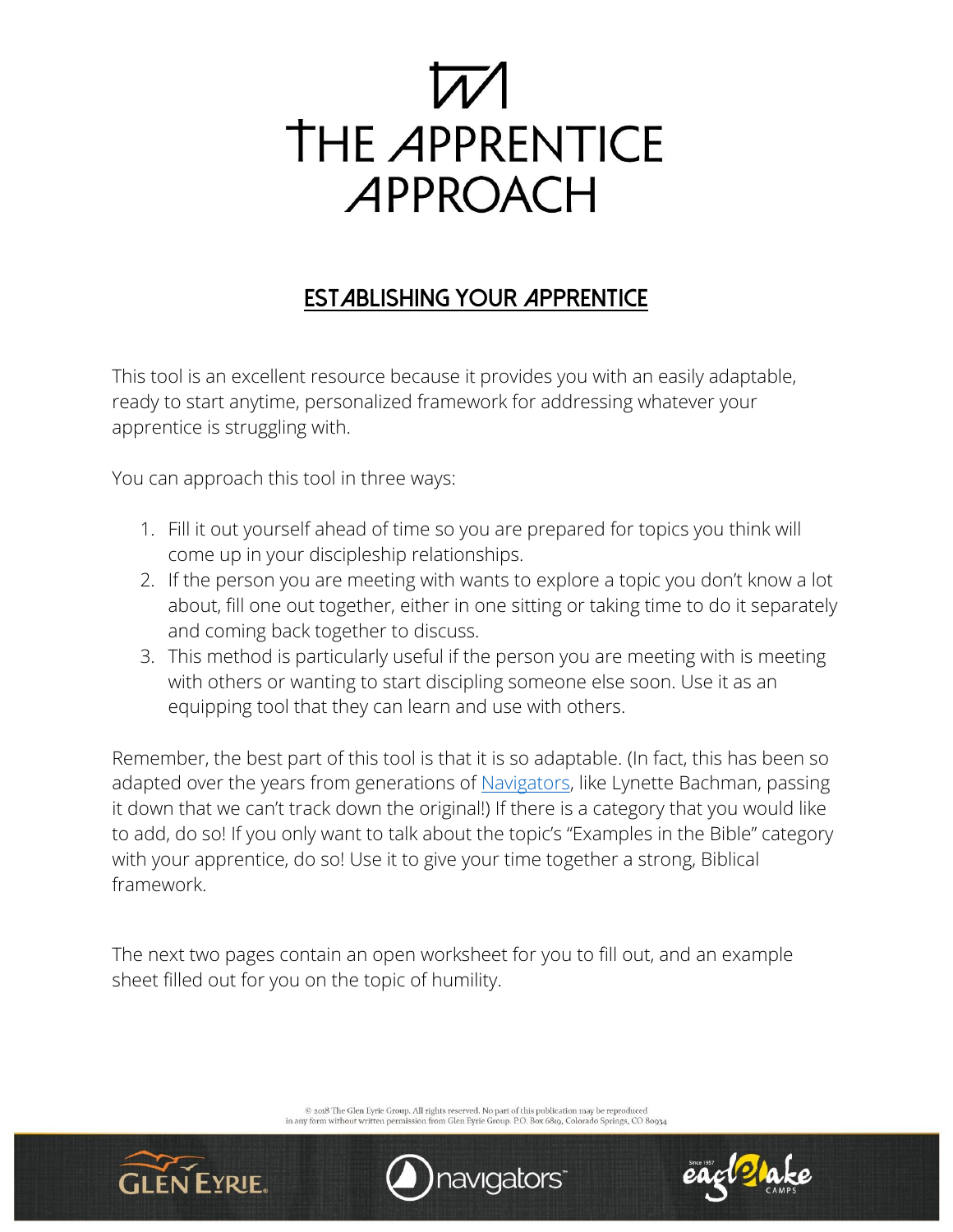

### **ESTABLISHING YOUR APPRENTICE**

Topic:

**Anchor Passage:** 

**Examples in the Bible:** 

**Other Scripture:** 

**Books:** 

**Illustrations/Tools:** 

**Key Questions:** 

**First Three Steps:** 

 $\odot$  2018 The Glen Eyrie Group. All rights reserved. No part of this publication may be reproduced in any form without written permission from Glen Eyrie Group. P.O. Box 6819, Colorado Springs, CO 80934





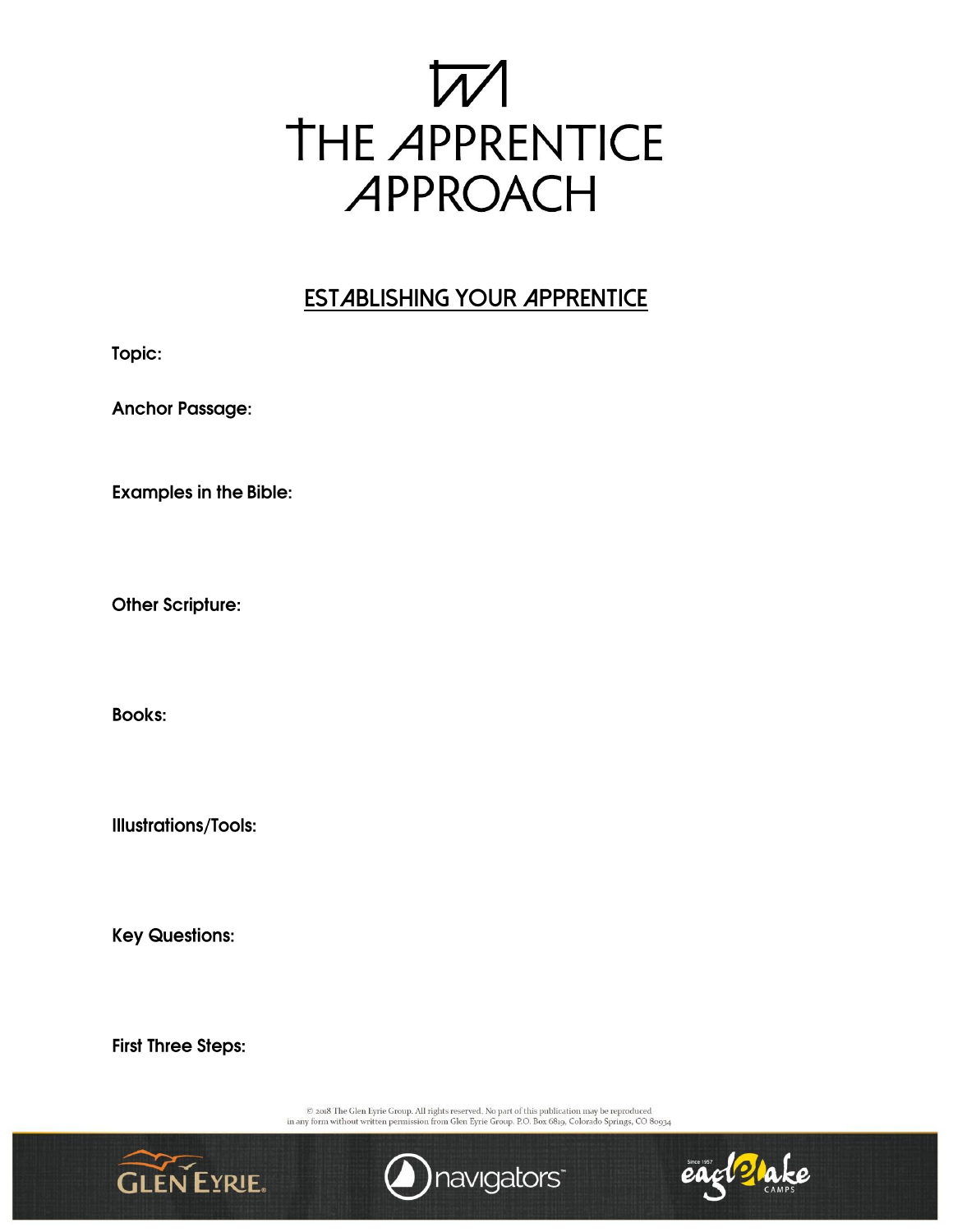

# **GROWING YOUR APPRENTICE** *(example)*

**Topic: Humility** 

Anchor Passage: Philippians 2:1-11

- What does Paul say about humility?
- How does Jesus demonstrate humility?
- Reading the surrounding passages for context, how does Paul himself demonstrate humility?

### **Pictures in the Word:**

- 1. Eliezer: Genesis 15:2 and Genesis 24 (commentators agree, Eliezer is the servant in Genesis 24)
- 2. Daniel: Daniel 2, esp. V. 27-30
- 3. Together, flip through the Gospels and find examples of Jesus demonstrating humility.

### **Other Scripture:**

- 1. 2 Chronicles 7:14
- 2. Micah 6:8
- 3. Luke 14:11
- 4. Ephesians 4:2
- 5. Colossians 3:12
- 6. 1 Peter 5:5-7
- 7. James 4:6, 10

#### **Books:**

- 1. [The Blessings of Humility](https://www.navpress.com/p/the-blessing-of-humility/9781631466236) by Jerry Bridges
- *2.* [The Freedom of Self Forgetfulness: The](https://www.amazon.com/Freedom-Self-Forgetfulness-Path-Christian/dp/1906173419) Path to True Christian Joy by Timothy Keller
- 3. [Humility: The Beauty of Holiness](https://www.amazon.com/Humility-Beauty-Holiness-Andrew-Murray/dp/1502559560) by Andrew Murray

 $\circledcirc$  2018 The Glen Eyrie Group. All rights reserved. No part of this publication may be reproduced<br>in any form without written permission from Glen Eyrie Group. P.O. Box 6819, Colorado Springs, CO 80934